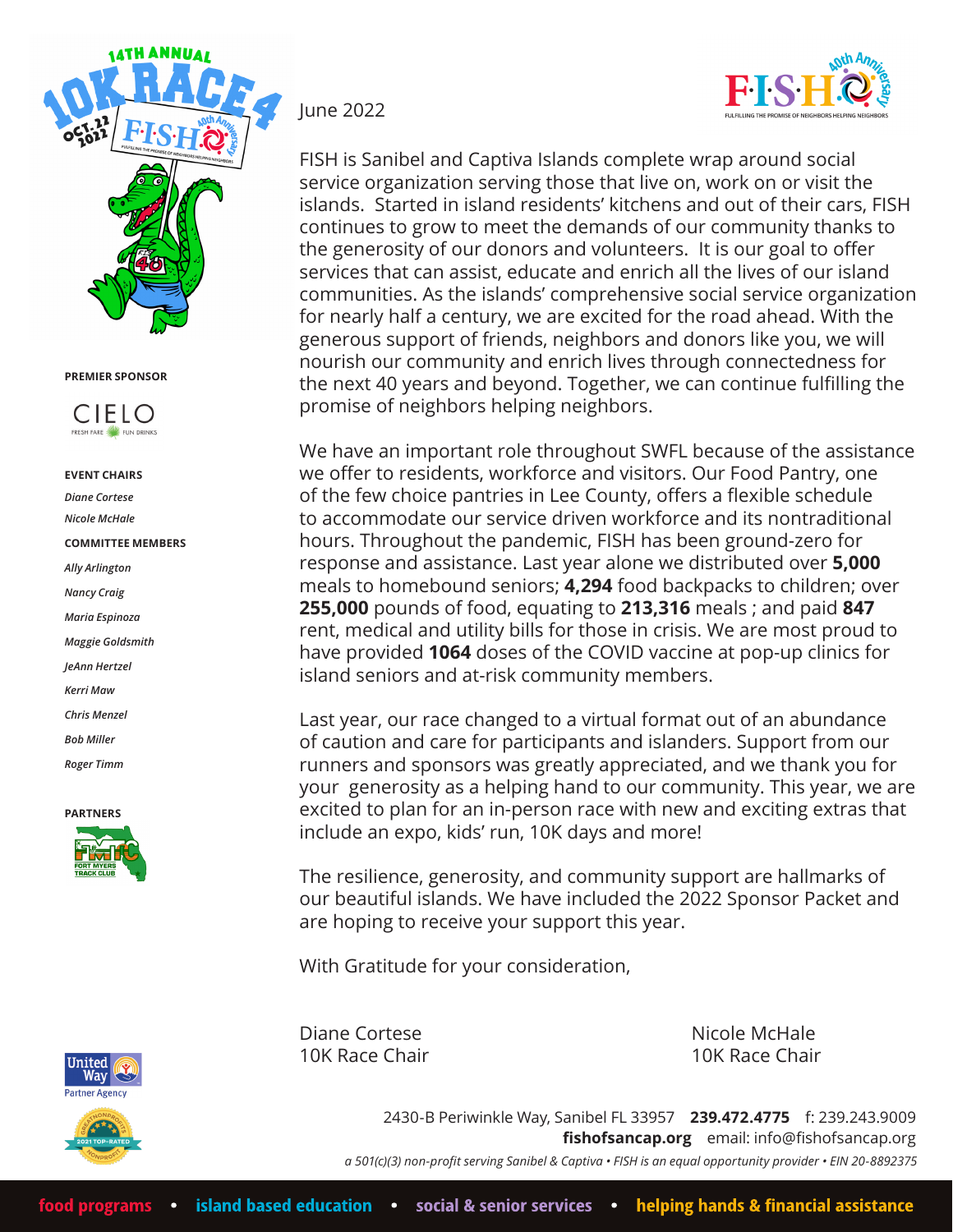

FISH OF SANCAP is celebrating its 40<sup>th</sup> anniversary as a neighbors helping neighbors organization. We offer programs ranging from emergency financial assistance to a food pantry; educational workshops and social events to anyone who lives on, works on or visits Sanibel and Captiva islands. The 10K Race 4 F.I.S.H. is one of our major fundraising events for 2022. We hope you will consider supporting our 2022 race with a sponsorship or race participation – or both! As you can see by our 2021 impact facts, together we are making a difference in our community.



*F.I.S.H. of Sanibel-Captiva, Inc. is an equal opportunity provider*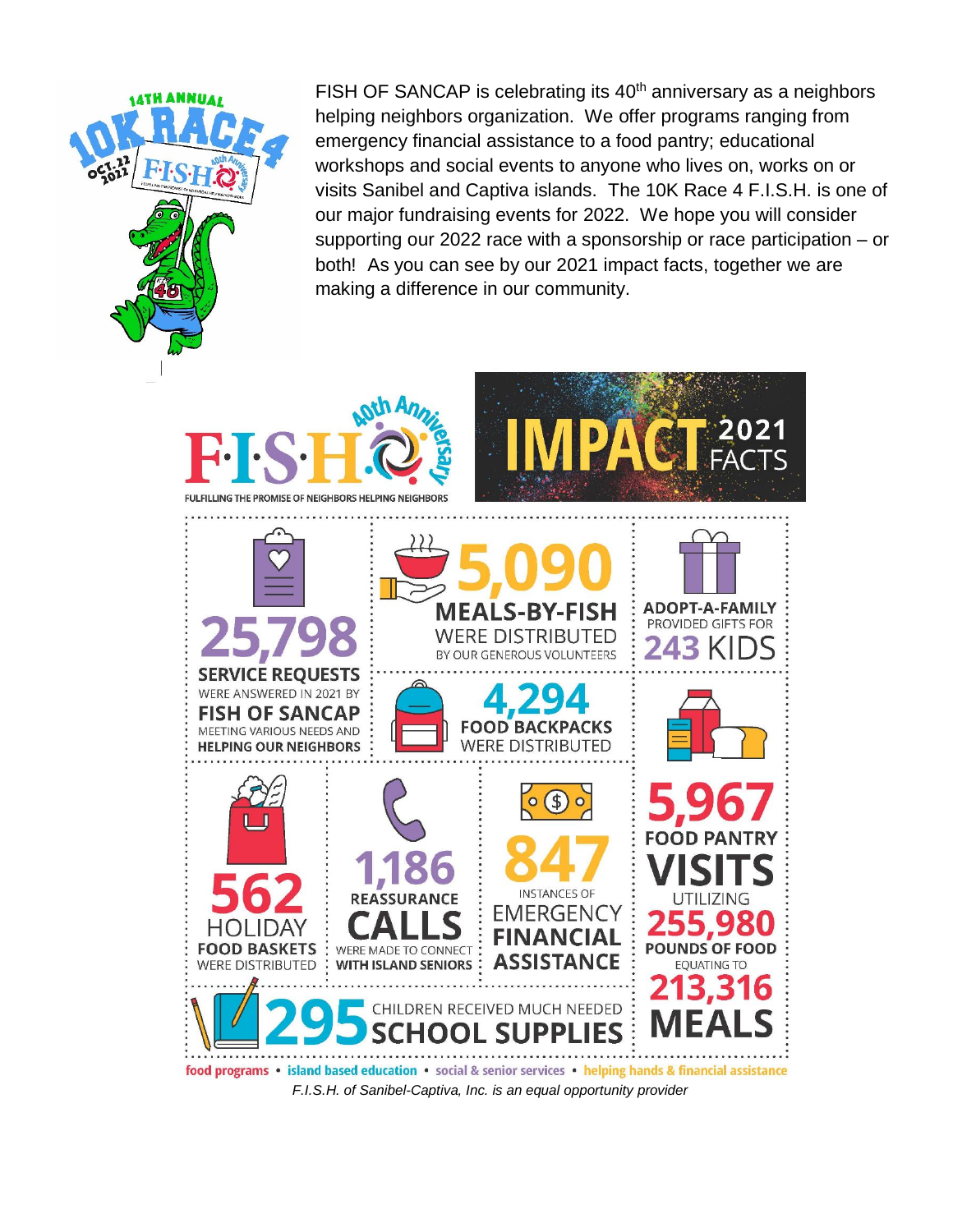## **2022 10K RACE 4 F.I.S.H. SPONSORSHIP LEVELS**

## **PREMIER SPONSORS --\$5,000**

- Photo opportunity recognizing sponsorship
- Extra-large company logo on race shirt and banner
- 4 sponsor race shirts. Make note of sizes on Commitment Form
- Dedicated PR surrounding sponsorship with local media and FISH marketing
- Logo included in 'thank you' ad in local newspapers and FISH marketing
- 10K Race Sponsor Certificate

## **PLATINUM SPONSORS --\$2,500**

- Photo opportunity recognizing sponsorship
- Large company logo on race shirt and banner
- 3 sponsor race shirts. Make note of sizes on Commitment Form
- Dedicated PR surrounding sponsorship with local media and FISH marketing
- Logo included in 'thank you' ad in local newspapers and FISH marketing
- 10K Race Sponsor Certificate

## **GOLD SPONSORS--\$1,500**

- Photo opportunity recognizing sponsorship
- Medium company logo on race shirt and banner
- 2 sponsor race shirts. Make note of sizes on Commitment Form
- Group PR surrounding sponsorship with local media and FISH marketing
- Logo included in 'thank you' ad in local newspapers and FISH marketing
- 10K Race Sponsor Certificate

## **SILVER SPONSORS--\$1,000**

- Photo opportunity recognizing sponsorship
- Small company logo on race shirt and banner
- 1 sponsor race shirt. Make note of sizes on Commitment Form
- Group PR surrounding sponsorship with local media and FISH marketing
- Logo included in 'thank you' ad in local newspapers and FISH marketing
- 10K Race Sponsor Certificate

## **BRONZE SPONSORS--\$500**

- Recognition by FISH marketing
- Logo included in 'thank you' ad in local newspapers and FISH marketing

## **FRIEND SPONSORS--\$250**

- Recognition by FISH marketing
- Logo included in 'thank you' ad in local newspapers and FISH marketing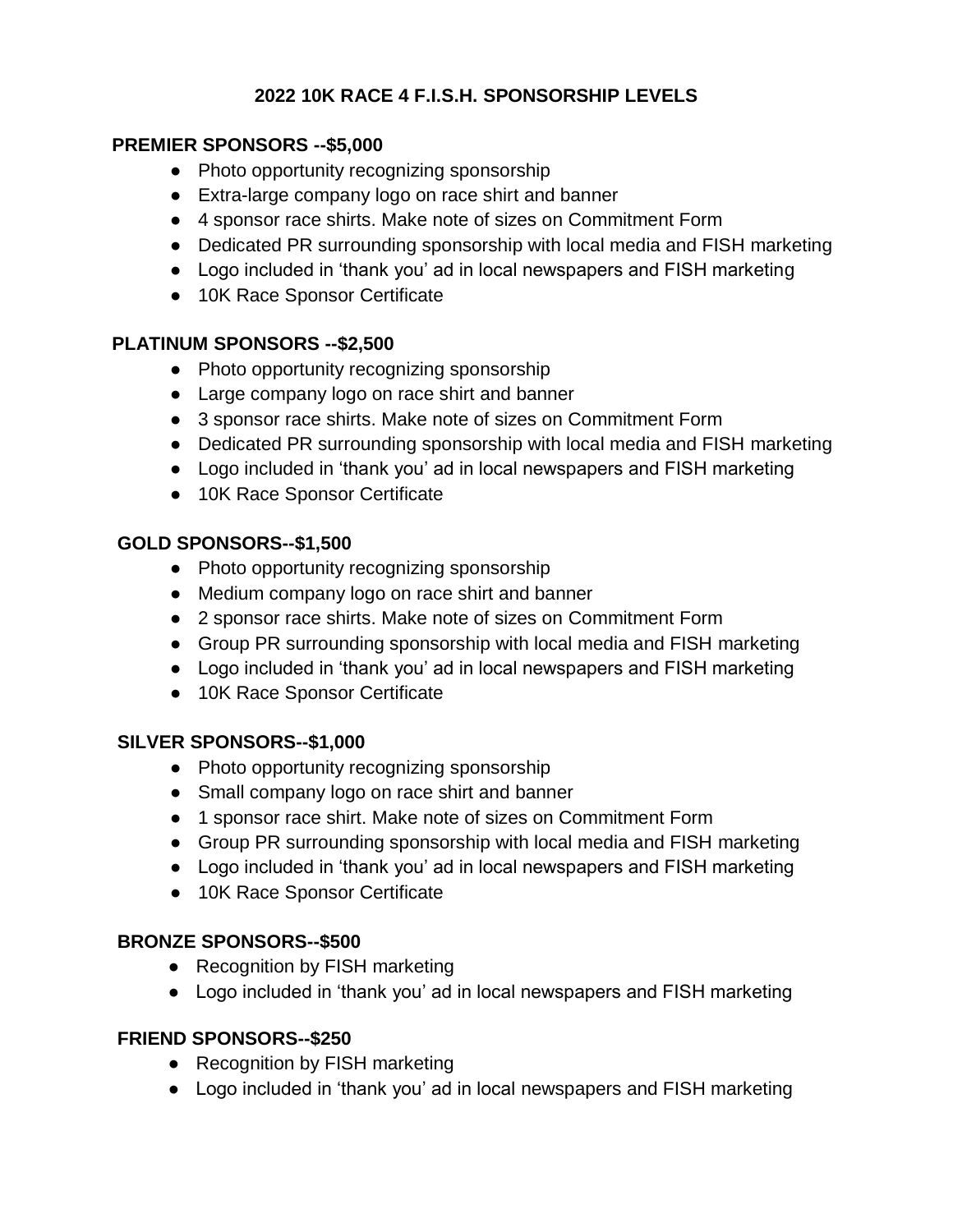|                                        | CIELO<br>FRESH FARE VIEW FUN DRINKS<br><b>PREMIER SPONSOR</b>           |                                                                                                                                                                                                                                     |  |
|----------------------------------------|-------------------------------------------------------------------------|-------------------------------------------------------------------------------------------------------------------------------------------------------------------------------------------------------------------------------------|--|
|                                        | <b>Premier - \$5,000</b><br><b>Platinum - \$2,500</b><br>Gold - \$1,500 | Silver - \$1,000<br><b>Bronze - \$500</b><br><b>Friend - \$250</b>                                                                                                                                                                  |  |
|                                        | (Please indicate the number of shirts in each size)                     | Shirt sizes: ______XS ________S ________M ________L _________XL ________XXL                                                                                                                                                         |  |
|                                        |                                                                         | TOTAL\$_________________ Make checks payable to FISH of SanCap. In memo: FISH 10K race                                                                                                                                              |  |
|                                        |                                                                         | Official Name of Sponsor: Manual According to the Contract of Sponsor:                                                                                                                                                              |  |
|                                        |                                                                         |                                                                                                                                                                                                                                     |  |
|                                        |                                                                         |                                                                                                                                                                                                                                     |  |
|                                        |                                                                         | Phone: <u>Contract Communication</u> Email: Communication Communication Communication Communication Communication Communication Communication Communication Communication Communication Communication Communication Communication C |  |
| FISH 10K Rep._________________________ |                                                                         |                                                                                                                                                                                                                                     |  |

Please return this commitment to F.I.S.H. of Sanibel-Captiva, Inc., 2430-B Periwinkle Way, Sanibel, FL 33957. Please email a medium to high resolution of your business logo to [maggiegoldsmith@fishofsancap.org](mailto:maggiegoldsmith@fishofsancap.org)

If you have any questions, please contact Diane Cortese, [dianerc10@gmail.com,](mailto:dianerc10@gmail.com) 954-937-5701 or Nicole McHale, [Noel2me@icloud.com,](mailto:Noel2me@icloud.com) 239-565-6663

No goods or services were provided by F.I.S.H in exchange for this monetary donation. *FISH of Sanibel-Captiva, Inc., a Florida not-for-profit corporation, is a Section 501 (c)(3) registered organization. FISH of Sanibel-Captiva, Inc. has registered (Registration No. CH22835) under the Solicitations of Contributions Act, Chapter 495, Florida Statutes. A COPY OF THE OFFICIAL REGISTRATION AND FINANCIAL INFORMATION MAY BE OBTAINED FROM THE DIVISION OF CONSUMER SERVICES BY CALLING TOLL-FREE WITHIN THE STATE 800-435-7352. REGISTRATION DOES NOT IMPLY ENDORSEMENT, APPROVAL OR RECOMMENDATION BY THE STATE. 100% of all contributions are used by FISH of Sanibel-Captiva, Inc. to support its mission.*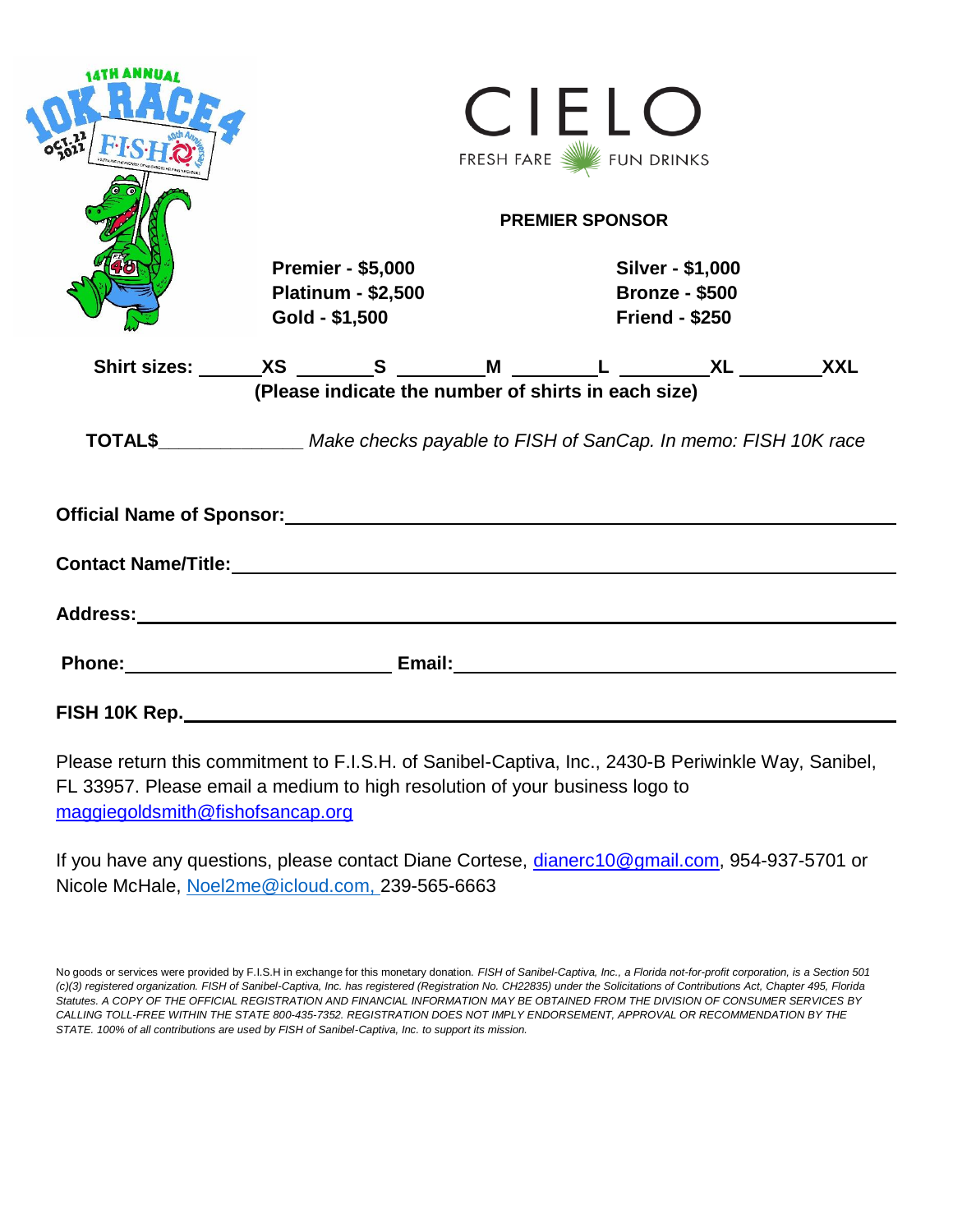



## **IN-KIND SPONSORSHIP**

We appreciate all contributions both monetary and In-Kind. To those sponsors who make a monetary contribution plus an 'In-Kind' contribution, there will be Sponsorship recognition (see Sponsorship Levels and

Benefits) reflecting the combined value of the monetary and the In-Kind contribution. The sponsorship recognition level of the In-Kind sponsorship will be determined by the 10K Race 4 F.I.S.H. Committee, while the monetary value of the 'In-Kind' donation will be determined by the donor.

To those sponsors who make only an In-Kind contribution, your contribution will be designated at the appropriate recognition level as determined by the donor and the Race Committee.

# **Description of Donation Item(s) including quantities:**

| Estimated Fair Market Value:<br><u> Estimated Fair Market Value:</u>                                                                                                                                                           |  |  |
|--------------------------------------------------------------------------------------------------------------------------------------------------------------------------------------------------------------------------------|--|--|
|                                                                                                                                                                                                                                |  |  |
| Contact person: example and a series of the series of the series of the series of the series of the series of the series of the series of the series of the series of the series of the series of the series of the series of  |  |  |
|                                                                                                                                                                                                                                |  |  |
| Phone: Note: Note: Note: Note: Note: Note: Note: Note: Note: Note: Note: Note: Note: Note: Note: Note: Note: Note: Note: Note: Note: Note: Note: Note: Note: Note: Note: Note: Note: Note: Note: Note: Note: Note: Note: Note: |  |  |
| FISH 10K Rep. _______________________________                                                                                                                                                                                  |  |  |

Please return this commitment to F.I.S.H. of Sanibel-Captiva, Inc. 2430-B Periwinkle Way, Sanibel, FL 33957. If you have any questions, please contact Diane Cortese, [dianerc10@gmail.com,](mailto:dianerc10@gmail.com) 954- 937-5701 or Nicole McHale, [noel2me@icloud.com,](mailto:noel2me@icloud.com) 239-565-6663

## **Please retain a copy for your records.**

F.I.S.H. of Sanibel-Captiva, Inc., a Florida not-for-profit corporation, is a Section 501(c)(3) registered organization. This will acknowledge that you received no tangible assets for this donation. F.I.S.H. of Sanibel-Captiva, Inc. has registered (Registration No. CH22835) under the Solicitations of Contributions Act, Chapter 496, Florida Statutes. A COPY OF THE OFFICIAL REGISTRATION AND FINANCIAL INFORMATION MAY BE OBTAINED FROM THE DIVISION OF CONSUMER SERVICES BY CALLING TOLL-FREE WITHIN THE STATE 800-435-7352. REGISTRATION DOES NOT IMPLY ENDORSEMENT, APPROVAL, OR RECOMMENDATION BY THE STATE. 100% of all contributions are used by F.I.S.H. of Sanibel-Captiva, Inc. to support its mission.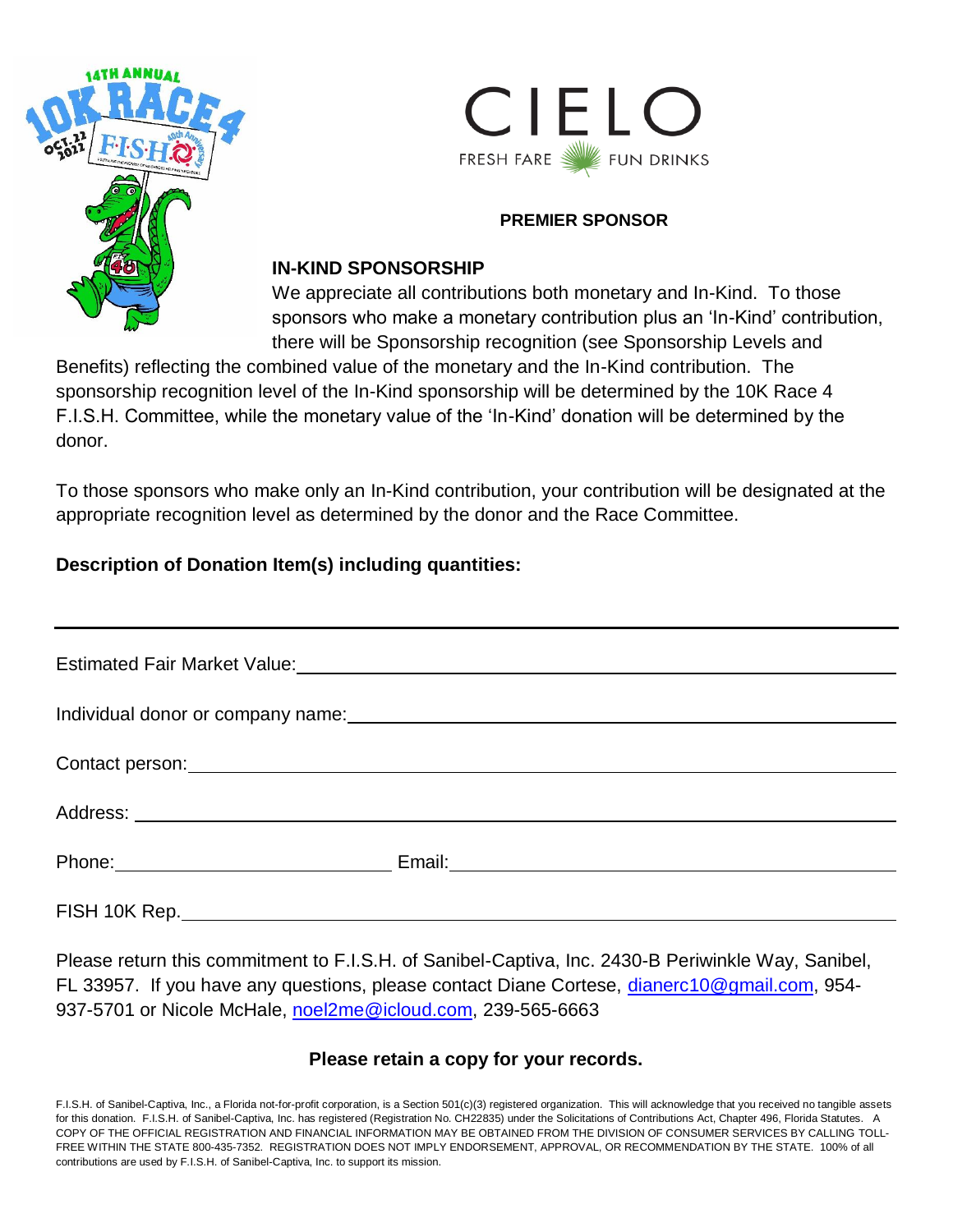



#### **EXPO PARTICIPANT**

As a means to promote businesses and non-profits, this year we are offering an opportunity to participate in our Expo. We hope this will provide an excellent networking opportunity, along with opportunities for learning

about other businesses and nonprofits on and off island. Expo participants must provide their own table (8 foot maximum) and display. Set up will begin at 6:00a on Saturday, October 22.

**Expo Participant - \$100**

| <b>Official Name of Participant:</b><br><u> 1989 - Johann John Stone, mars eta biztanleria (h. 1989).</u>                                                                                                                           |                                                                                                                       |  |
|-------------------------------------------------------------------------------------------------------------------------------------------------------------------------------------------------------------------------------------|-----------------------------------------------------------------------------------------------------------------------|--|
|                                                                                                                                                                                                                                     |                                                                                                                       |  |
| <b>Address:</b>                                                                                                                                                                                                                     | <u> 1989 - John Harry Harry Harry Harry Harry Harry Harry Harry Harry Harry Harry Harry Harry Harry Harry Harry H</u> |  |
| <b>Phone:</b> The contract of the contract of the contract of the contract of the contract of the contract of the contract of the contract of the contract of the contract of the contract of the contract of the contract of the c |                                                                                                                       |  |
| FISH 10K Rep.                                                                                                                                                                                                                       |                                                                                                                       |  |

Please return this commitment to F.I.S.H. of Sanibel-Captiva, Inc., 2430-B Periwinkle Way, Sanibel, FL 33957. Please email a medium to high resolution of your business logo to [maggiegoldsmith@fishofsancap.org](mailto:maggiegoldsmith@fishofsancap.org)

If you have any questions, please contact Diane Cortese, [dianerc10@gmail.com,](mailto:dianerc10@gmail.com) 954-937-5701 or Nicole McHale, [Noel2me@icloud.com,](mailto:Noel2me@icloud.com) 239-565-6663

F.I.S.H. of Sanibel-Captiva, Inc., a Florida not-for-profit corporation, is a Section 501(c)(3) registered organization. This will acknowledge that you received no tangible assets for this donation. F.I.S.H. of Sanibel-Captiva, Inc. has registered (Registration No. CH22835) under the Solicitations of Contributions Act, Chapter 496, Florida Statutes. A COPY OF THE OFFICIAL REGISTRATION AND FINANCIAL INFORMATION MAY BE OBTAINED FROM THE DIVISION OF CONSUMER SERVICES BY CALLING TOLL-FREE WITHIN THE STATE 800-435-7352. REGISTRATION DOES NOT IMPLY ENDORSEMENT, APPROVAL, OR RECOMMENDATION BY THE STATE. 100% of all contributions are used by F.I.S.H. of Sanibel-Captiva, Inc. to support its mission.